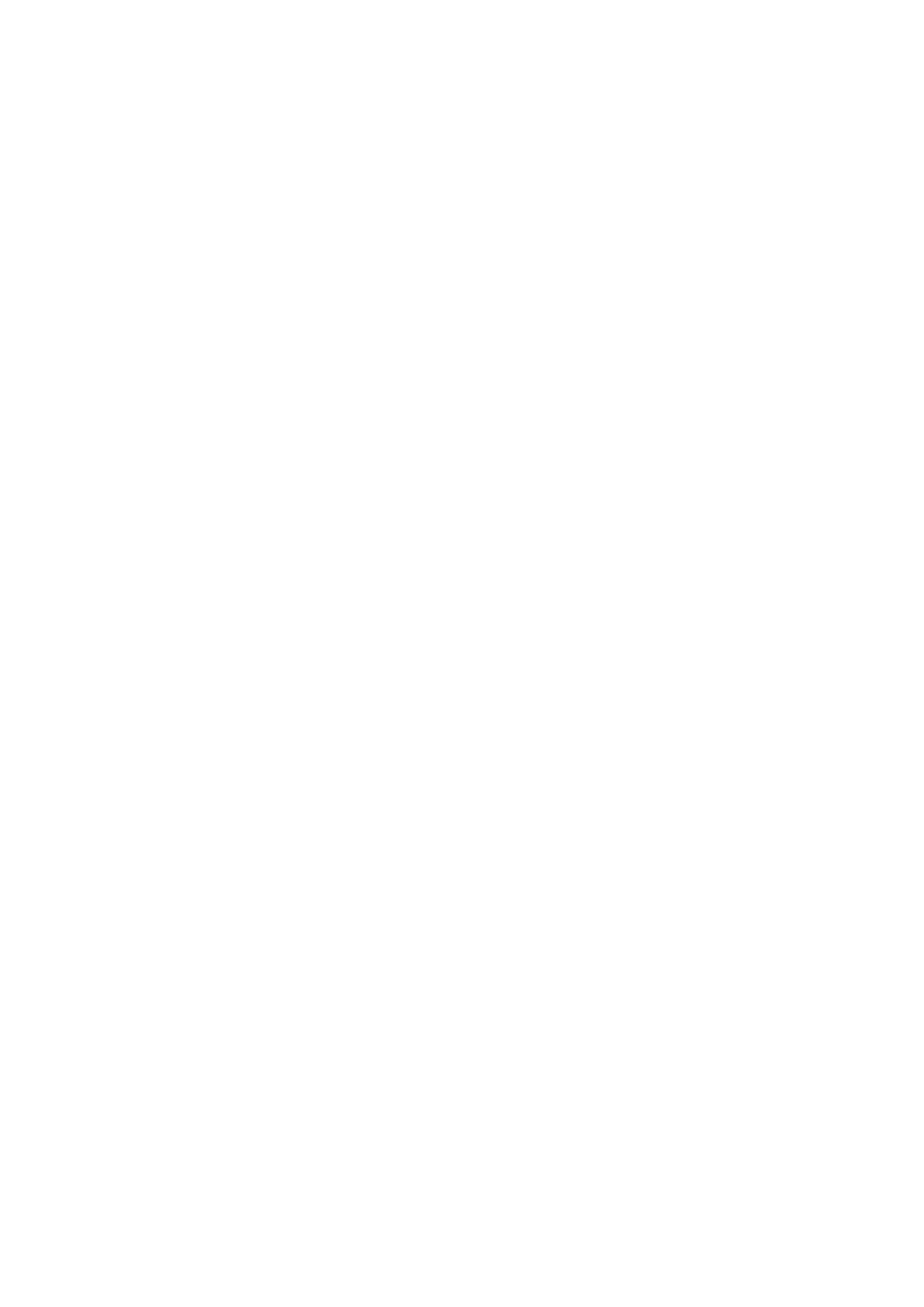**Prospectus Supplement No. 1 to Prospectus Dated November 28, 2005**



## **\$140,000,000 Euronet Worldwide, Inc. 1.625% Convertible Senior Debentures Due 2024** Common Stock Issuable upon Conversion of the Debentures

This prospectus supplement supplements information contained in the prospectus dated November 28, 2005 relating to the offer and sale from time to time by certain selling security holders of up to \$140,000,000 aggregate principal amount of our 1.625% Convertible Senior Debentures Due 2024 and any shares of common stock issuable upon conversion of the debentures. The terms of the debentures are set forth in the prospectus dated November 28, 2005. This prospectus supplement should be read in conjunction with, and may not be delivered or utilized without, the prospectus. This prospectus supplement is qualified by reference to the prospectus, except to the extent that the information in this prospectus supplement supersedes the information contained in the prospectus. The terms of the debentures are set forth in the prospectus.

The securities offered hereby involve significant risks and uncertainties. These risks are described under the caption "Risk Factors" beginning on **page 9 of the prospectus. You should consider these Risk Factors before purchasing these securities.**

The debentures are not deposits or other obligations of a depository institution and are not insured by the Federal Deposit Insurance Corporation, **The Bank Insurance Fund or any other governmental agency.**

Neither the Securities and Exchange Commission nor any state securities commission has approved or disapproved of these securities or determined **if this prospectus is truthful or complete. Any representation to the contrary is a criminal offense.**

The date of this prospectus supplement is January 13, 2006